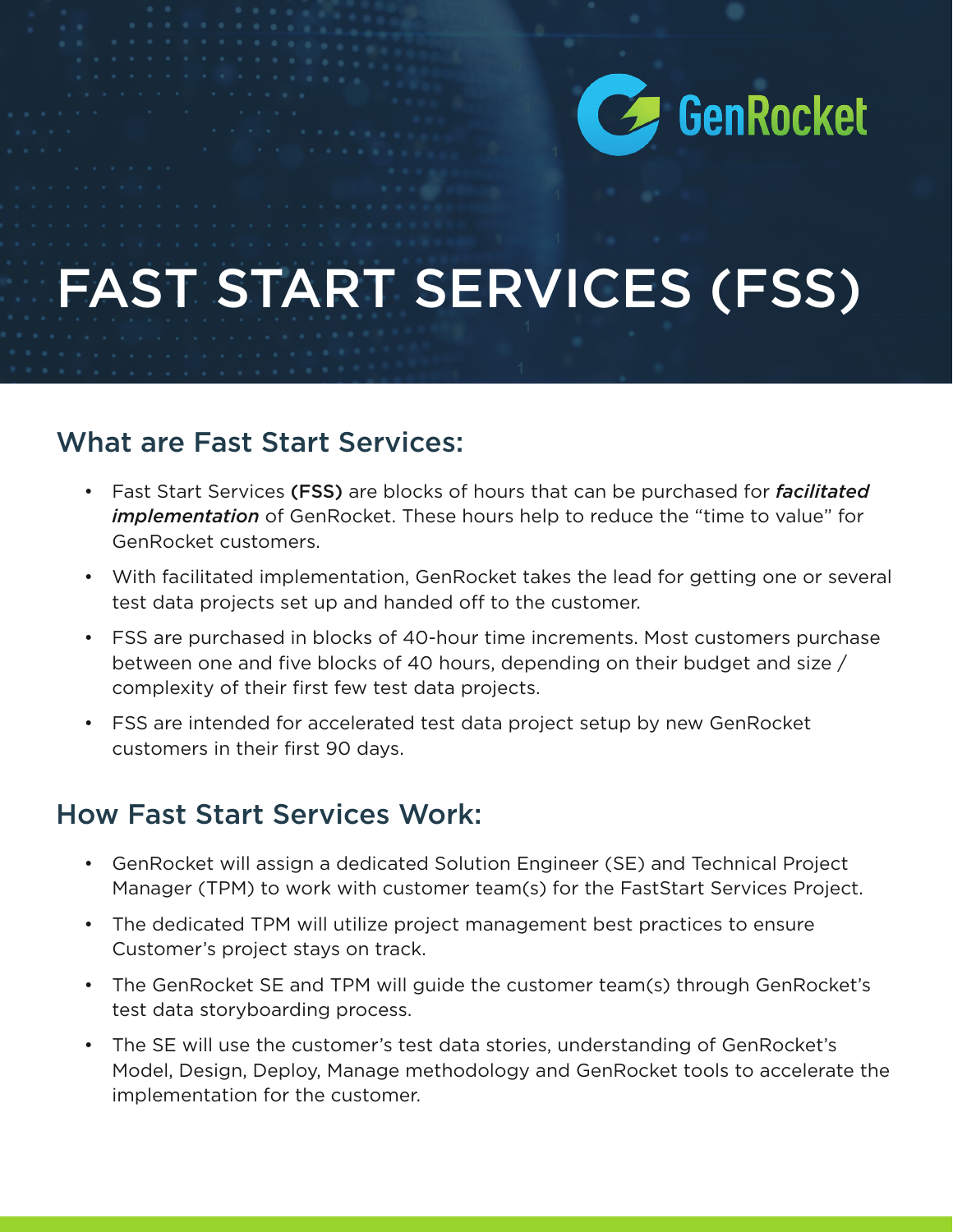### Benefits of FastStart Services:

- Customers reduce their "time to value" from GenRocket.
- Customers learn quickly from seeing how GenRocket is used to solve their test data
- challenges; they use the first FSS projects as "best practices" examples for additional test data projects.
- Customers receive hands-on "knowledge transfer" of best practices for synthetic test data use cases in addition to what is available on-line through Flight School.
- Customers reduce risk of project disruptions and reduced ROI from the GenRocket software investment due to internal resource constraints.
- FSS can "jump start" the creation of a GenRocket Center of Excellence (CoE) within the customer organization.

# FastStart Services Scope Overview:

GenRocket will use best practices implementation methodologies ("GenRocket Methodology") to work as efficiently as possible and accelerate implementation.

GenRocket Methodology:

- **Scoping & Storyboarding Detailed scoping and gathering of requirements,** including high level ER diagrams, test data storyboarding, sample data and data schemas. Scoping hours include any meetings, reviewing the materials and test data stories provided and other assessments.
- Model Create test data Projects and model Domains (tables), Attributes (Columns) within the Project and assign appropriate Generators to generate the data for each Attribute. Establish referential integrity between Domains and across test data Projects, if required.
- Design Create Test Data Suites that contain the different Test Data Cases, Test Data Rules, and Test Data Queries that will deliver the test data for test case requirements. Organize the Test Data Suites per the needs of the customer's testing and development organization.
- Deploy Configure the output format of the data to match the customer's data format requirements. For example, data that is inserted into Customer Oracle or PostgreSQL databases. And determine the best way to integrate the synthetic data into the customer test automation framework(s) and tools.
- Manage Introduce customer to best practices of managing the GenRocket test data platform including reviewing Project status using analytics dashboards.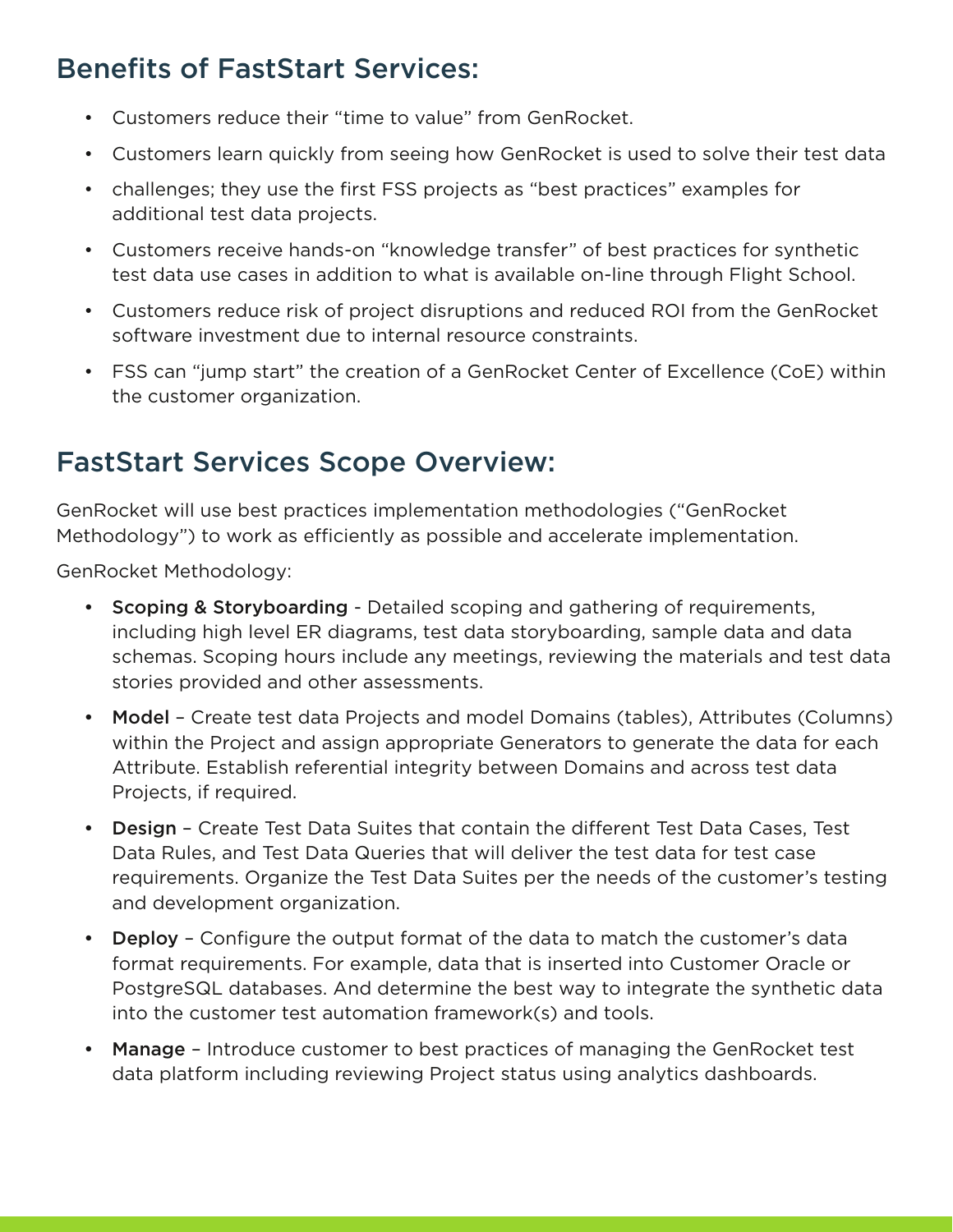#### FastStart Services Process Overview:

FastStart Services consists of four (4) main phases: